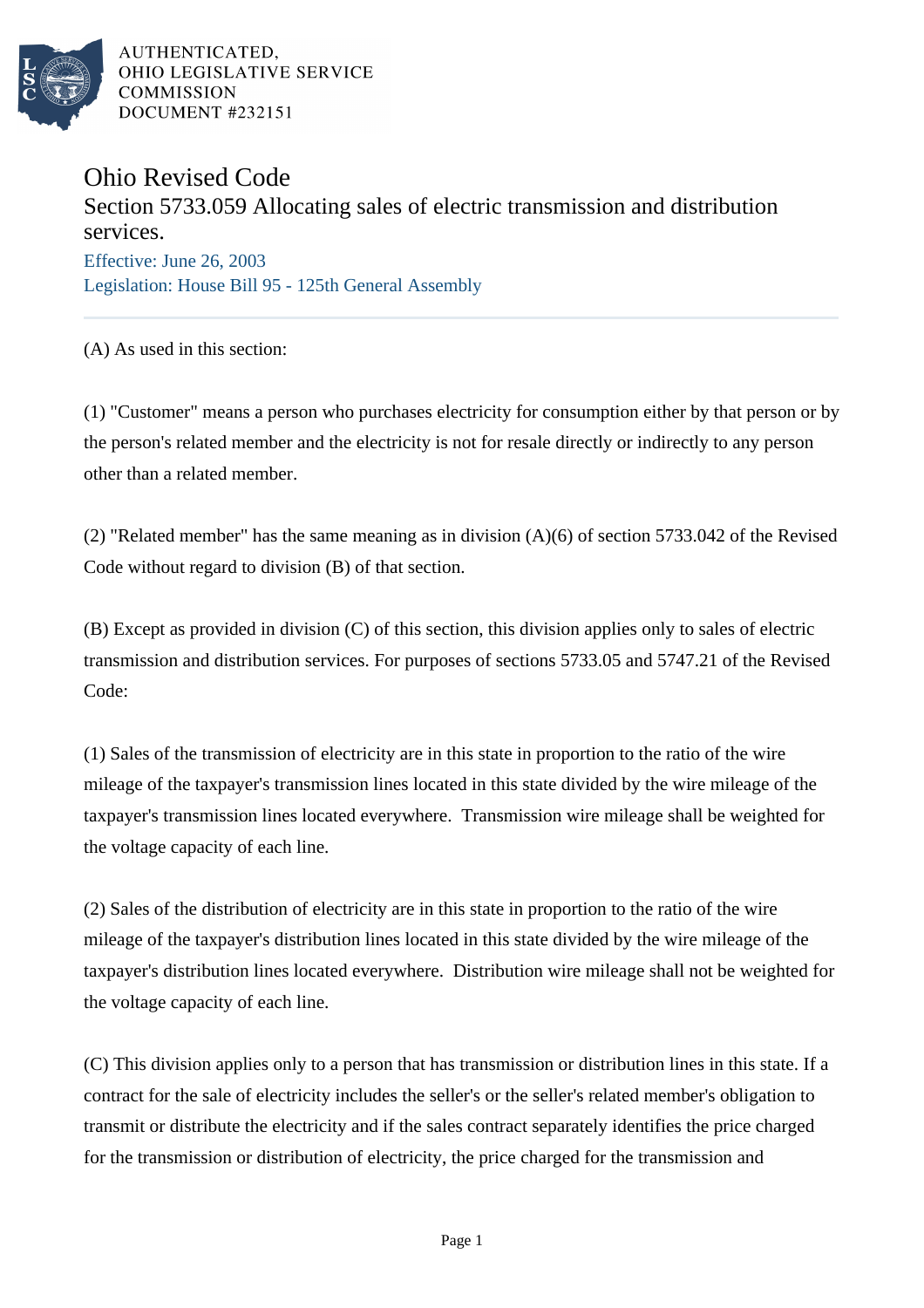

## AUTHENTICATED. OHIO LEGISLATIVE SERVICE **COMMISSION DOCUMENT #232151**

distribution of electricity shall be apportioned to this state in accordance with division (B) of this section. Any remaining portion of the sales price of the electricity shall be sitused to this state in accordance with division (D) of this section.

If the sales contract does not separately identify the price charged for the transmission or distribution of electricity, the sales price of the electricity shall be sitused to this state in accordance with division (D) of this section.

(D) Any person who makes a sale of electricity shall situs the following to this state:

(1) A sale of electricity directly or indirectly to a customer to the extent the customer consumes the electricity in this state;

(2) A sale of electricity directly or indirectly to a related member where the related member directly or indirectly sells electricity to a customer to the extent the customer consumes the electricity in this state;

(3) A sale of electricity if the seller or the seller's related member directly or indirectly delivers the electricity to a location in this state or directly or indirectly delivers the electricity exactly to the border of this state and another state;

(4) A sale of electricity if the seller or the seller's related member directly or indirectly directs the delivery of the electricity to a location in this state or directly or indirectly directs the delivery of the electricity exactly to the border of this state and another state.

(E) If the situsing provisions of this section do not fairly represent the extent of the taxpayer's or the taxpayer's related member's activity in this state, the taxpayer may request, or the tax commissioner may require, in respect to all or part of a taxpayer's or related member's sales, if reasonable, any of the following:

(1) Separate accounting;

(2) The exclusion of one or more additional situsing factors that will fairly represent the taxpayer's